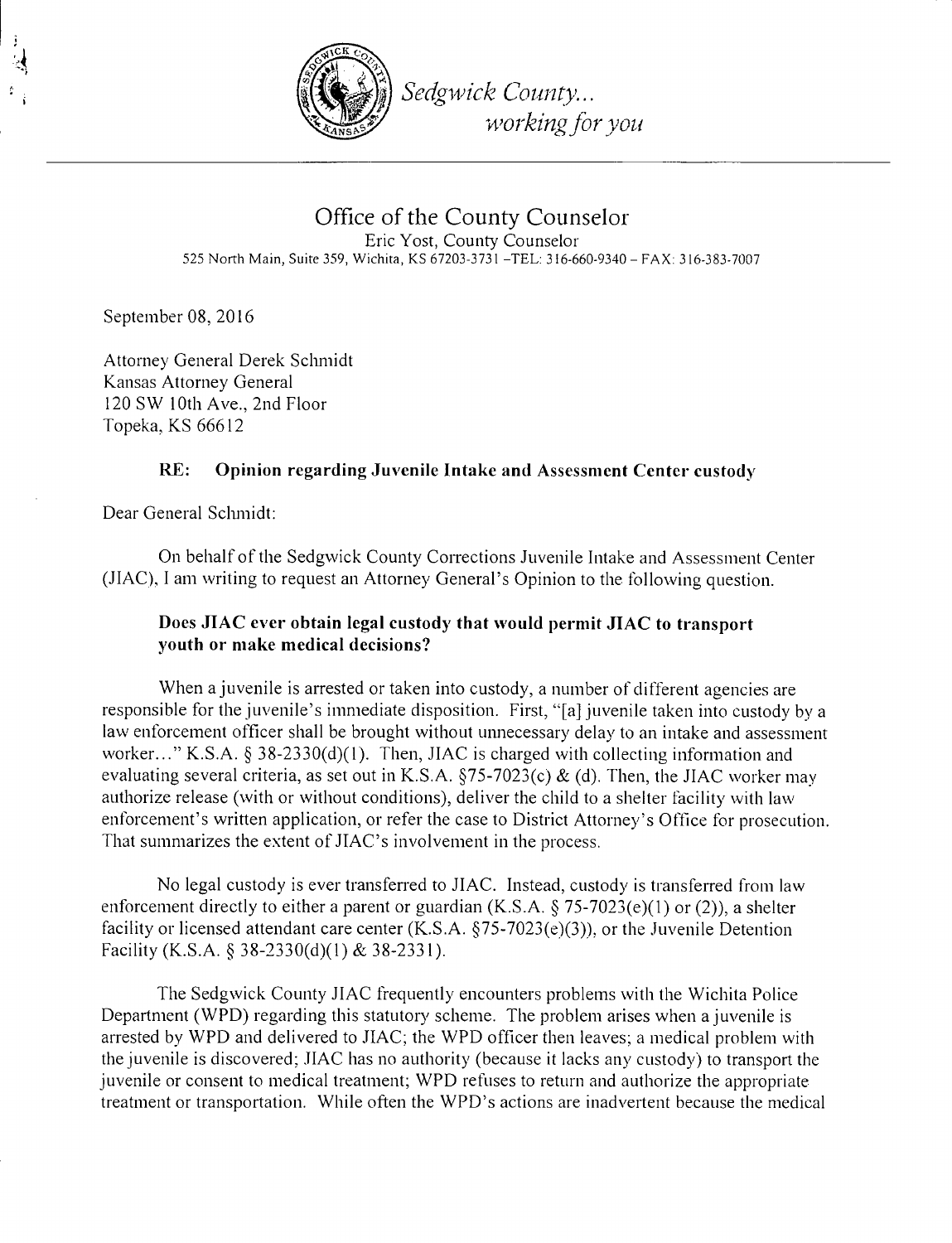Kansas Attorney General September 08, 2016 Page 2

issue is not obvious at intake or an emergency arises, there have been instances where the WPD ot1icer has seemingly tried to subvert the process in order to abdicate his or her responsibility.

The legal departments for the City of Wichita and Sedgwick County have attempted to work through this problem. The city suggested that WPD should be responsible for the care of the juvenile if the officer "knew or should have known" about the juvenile's medical condition. However, the statutory scheme *never* transfers custody to JIAC, so JIAC is never in a legal position to authorize care or transport of *any* juvenile. Thus, the issue of "knew or should have known" is irrelevant. JIAC is an agent of the State and operates under JIAS Standards: JIAS-04-110 specifically prohibits JIAC from transporting youth to a hospital or mental health facility.

The county is asking for an opinion that juvenile custody never transfers to JIAC. Rather, custody is transferred directly from the law enforcement agency to the parent/guardian, shelter/facility, or JDF. If the juvenile's custody cannot be transferred to any of the aforementioned due to the juvenile's health, the law enforcement agency maintains custody for the purpose of arranging care and transportation for the juvenile.

Truly your

County Courtselor

EY/TJR

Cc: File

Glenda Martens, Director, Sedgwick County Corrections Jodi Tronsgard, Program Manager, Juvenile Intake and Assessment Center